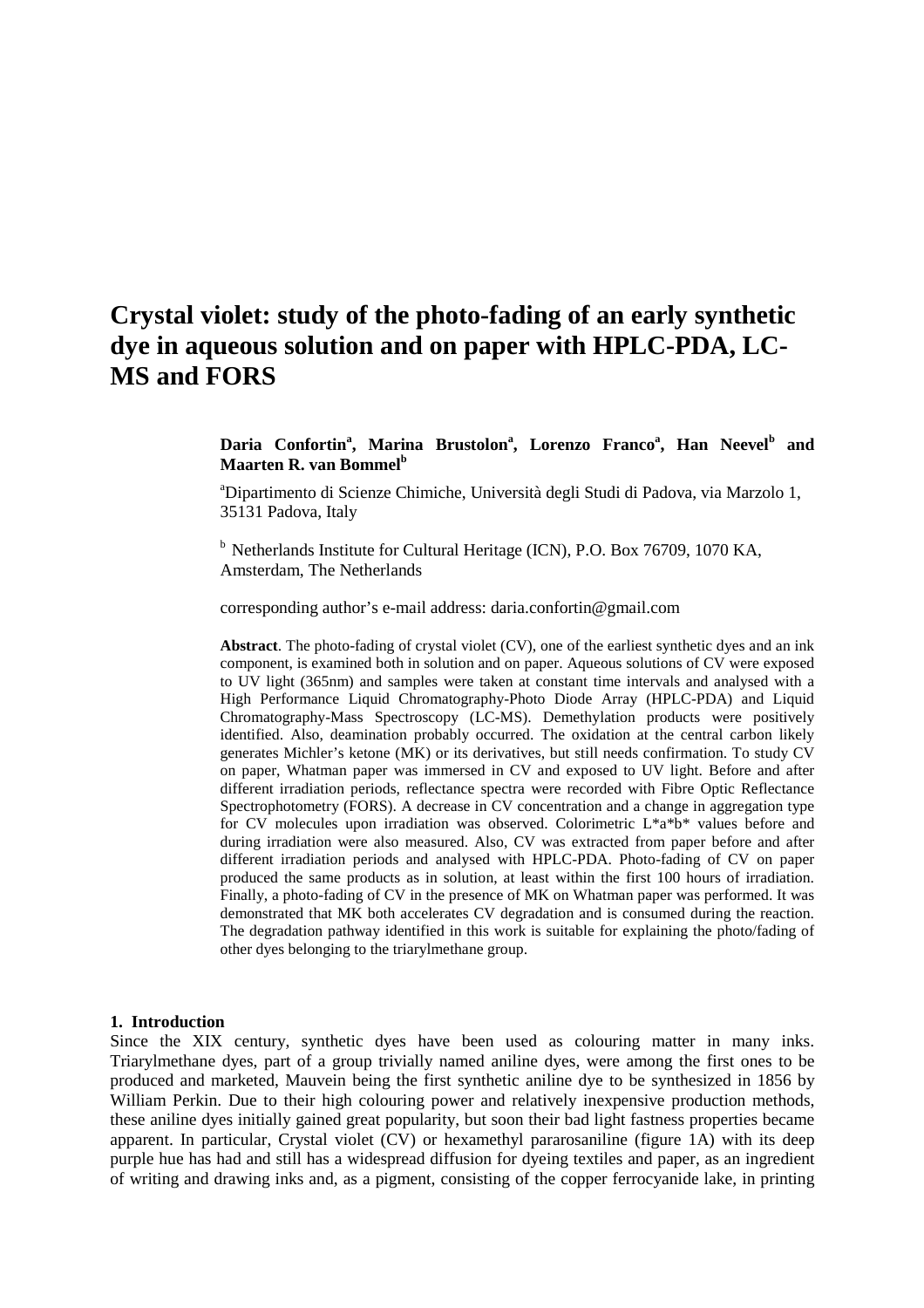inks [1]. Methyl Violet (MV), which consists of a mixture of tetra-, penta- and hexa- methylated pararosaniline was invented in 1861 and introduced to the market in 1866. An efficient synthetic route to CV was only developed in 1883.



Figure 1: Structures of Crystal Violet or hexamethyl pararosaniline (A), pararosaniline (B), diamond green (or basic green 4) (C) and Michler's ketone (D).

Since then, discoloration has shown to be a crucial issue. Indeed, ink fading, leading to chromatic alterations of documents or drawings or even to a complete loss of information, was soon observed.

In particular, among Van Gogh's signed works there is a group of drawings and letters produced in 1888 in Arles and all made with a purple ink which was demonstrated to contain methyl violet, PR and other methylated derivatives whose structures are not known yet. Interestingly, a seemingly brownish drawing from the same group, entitled Montmajour (Arles, 1888), shows purple shades on the edges where the ink has been protected from light by the frame [3] (figure 2).



Figure 2: On the left: detail of Montmajour drawing (Van Gogh, Arles, 1888). On the right: enlarged view showing different purple shades (photo reproduced with permission by Van Gogh Museum -Amsterdam).

Consequently, the question of whether other drawings and letters by Van Gogh which are now brown-coloured were originally purple, needs to be answered.

Therefore the knowledge of synthetic dyes degradation mechanisms and the possible identification of original dyes from their degradation products in historical samples are gaining more and more importance in the field of cultural heritage study and conservation.

CV shows poor light fastness, in particular on paper and on natural fibers such as cotton, silk and wool. Moreover these substrates are not inert to light, and the reactivity of the dye-substrate system is complicated by the degradation of the substrate when exposed to light. For this reason, many studies have dealt with the reactivity of the dye in solution (aqueous solution or solutions mimicking the substrates) in an attempt to simplify the complex reactivity of the dye-substrate system. Of course, when dealing with a real object such as a drawing or a print, it is not possible to neglect the substrate reactivity [4] and a study of model systems for the dye on paper is necessary [5].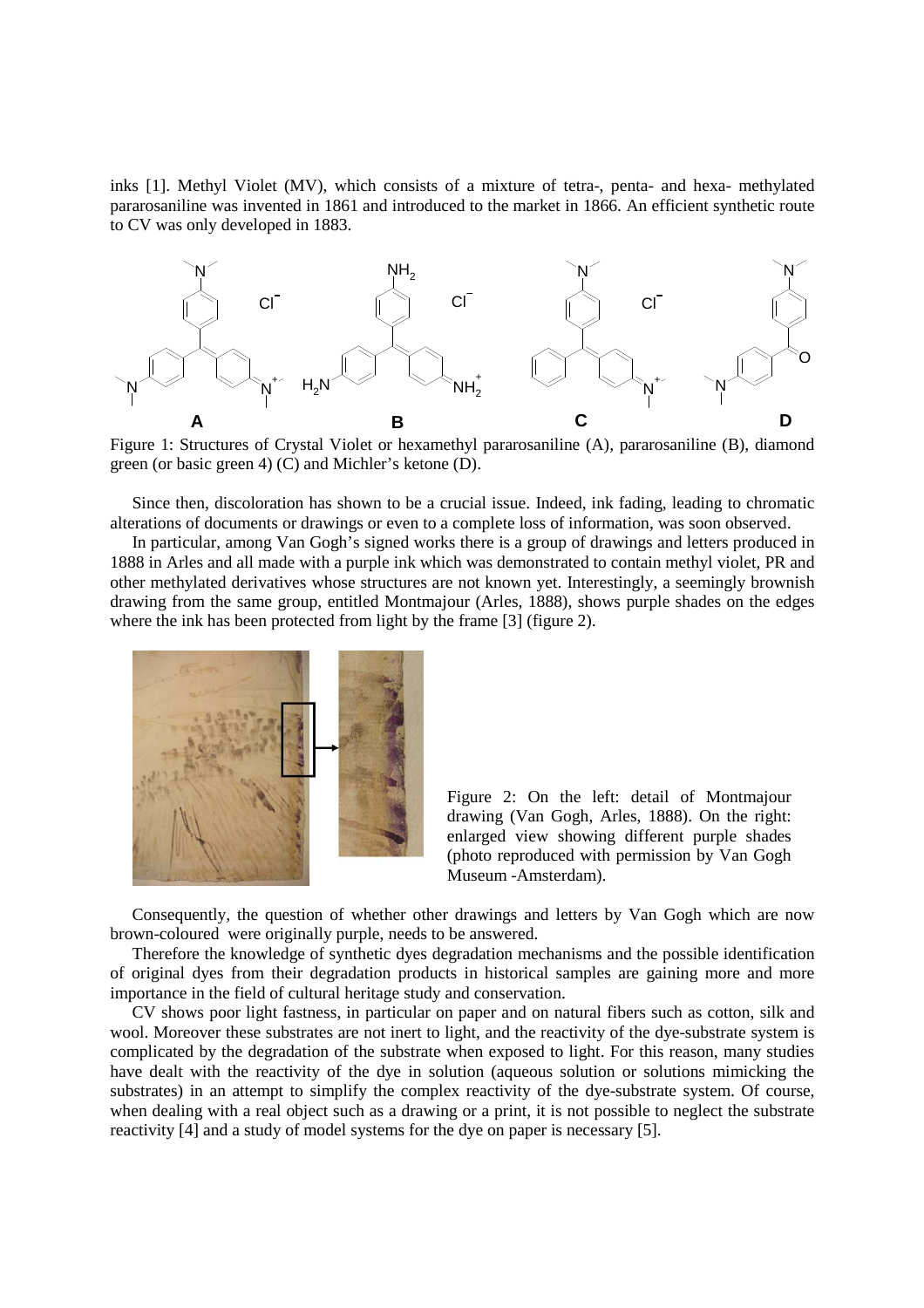The objective of this work is to study the photo-fading of CV via HPLC-PDA, LC-MS and FORS both in aqueous solution and on paper in order to use the information obtained from the former system to best interpret the results of the study of the degradation of the dye on paper. The final goals are:

- to determine the composition of the purple ink used by Van Gogh;
- to shed light on the discoloration mechanism of purple drawings and letters by Van Gogh and contemporaries;
- to obtain information on the original colour of discoloured inks on paper.

## **2. Experimental**

## 2.1. Sample preparation

Two aqueous solutions of CV (Acros)  $5\times10^{-5}$  M were prepared using ultrapure water (Simplicity system Millipore). Afterwards, both solutions were exposed to UV light (365 nm) from a Spectroline® Super High Intensity black light lamp (SB-100/F Spectronics Corporation, USA) for at least 100 hours and samples were periodically taken.

CV was applied to Whatman paper discs (Cat No 1003 125) by soaking them for 10 minutes in an aqueous solution of CV (5×10<sup>-4</sup>M) or in an ethanol solution of CV (5×10<sup>-4</sup>M) and MK (1×10<sup>-3</sup>M). Afterwards, the discs were left to dry horizontally.

Samples (1x0.5 cm strips of paper) were analyzed before and after different UV irradiation intervals. The dye was extracted from each sample with 200  $\mu$ l methanol (Fluka, for HPLC) at 70 °C for 10 minutes. Samples of un-dyed paper were treated in the same way and used as a reference.

Pararosaniline (Acros) was used as received and Diamond Green B was obtained from the Dyes Reference Collection of ICN.

## 2.2. HPLC-PDA analysis

HPLC analysis was performed with equipment from Waters Chromatography BV (Etten-Leur, The Netherlands). Mobile phase was delivered at a flow rate of 0.2 mL/min by a 616 LC pump, controlled by a 600S controller. An in-line degasser degassed all solvents used. Samples were injected by a 717 autosampler. Detection was performed with a 996 Photo Diode Array (PDA) detector equipped with a 10 µL detector cell. The equipment was controlled by a computer with Empower software from Waters Chromatography BV; the same system was used for data acquisition. Separation was performed on a Luna C18 (2) column (150mm x 2mm id) protected by a security C18 guard column, both supplied by Phenomenex (Torrance, CA, USA). Mobile phase consists of a gradient of water (purified by a Simplicity system Millipore, Amsterdam, The Netherlands), methanol (Fluka, Zwijndrecht, The Netherlands) and 5% phosphoric acid in water (ACS reagent, Sigma, Zwijndrecht, The Netherlands). The composition of the solvents and the gradient profile is given in Table 1. Identification is based on both PDA spectra and retention time of the components which are compared with those of known reference materials.

| Table 1. Gradient profile for the HPLC system. |    |     |    |  |  |  |  |
|------------------------------------------------|----|-----|----|--|--|--|--|
| Time/min                                       | %A |     |    |  |  |  |  |
|                                                |    |     |    |  |  |  |  |
|                                                |    | 90  | ГO |  |  |  |  |
| 20                                             |    | 90  |    |  |  |  |  |
| 23                                             |    | 100 |    |  |  |  |  |
| 27                                             |    | 100 |    |  |  |  |  |
| 30                                             |    | 16  |    |  |  |  |  |
| 50                                             |    |     |    |  |  |  |  |

Table 1. Gradient profile for the HPLC system.

 $1$  A=10% methanol/water (v/v)

 $2$  B=100% methanol

 $3$  C=5% phosphoric acid (w/v)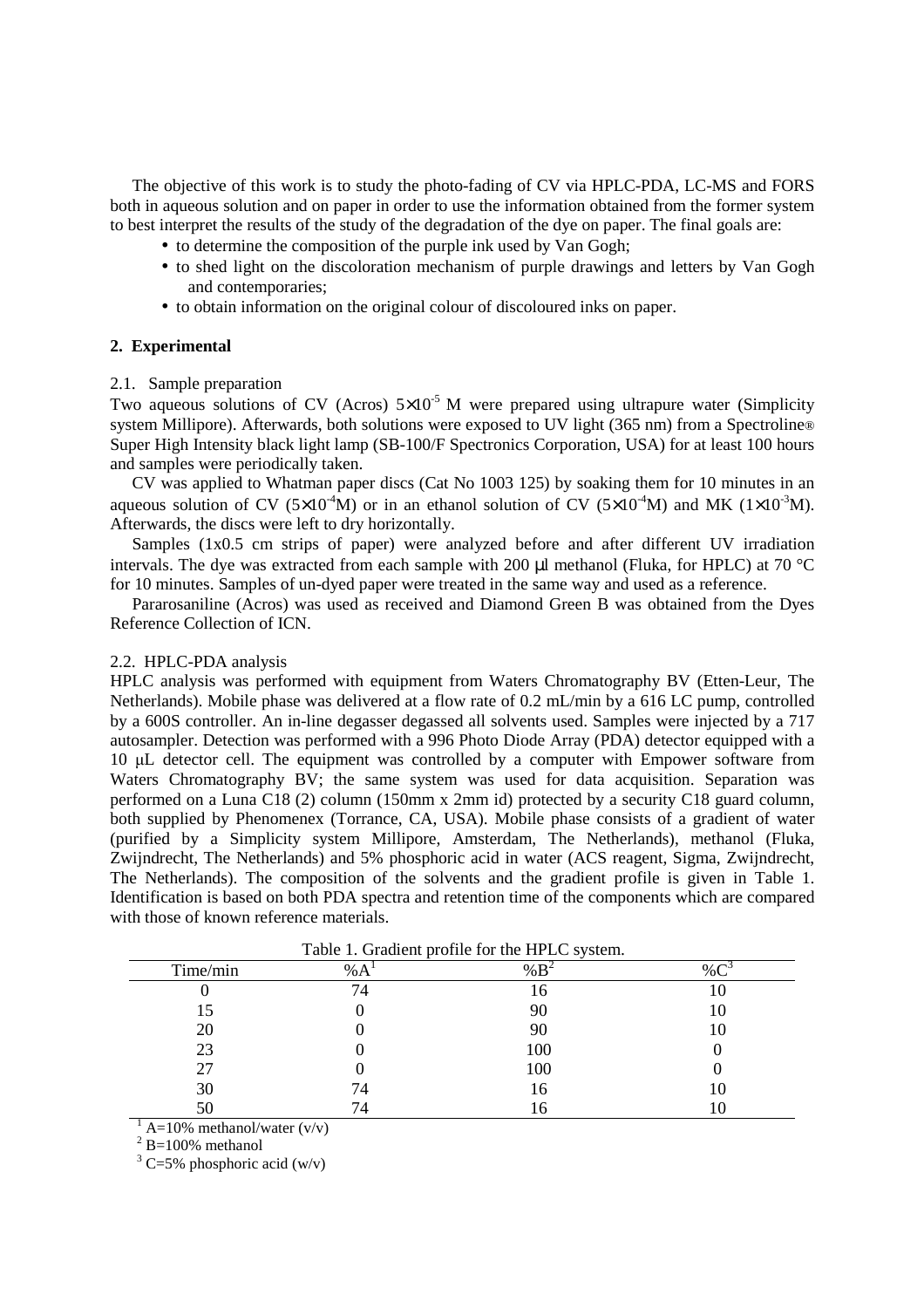## 2.3. LC-MS analysis

LC-MS analysis was performed with equipment from Thermo Electronic corporation. Mobile phase was delivered at a flow rate of 1 mL/min by a Finnigan surveyor LC Pump plus. Samples were injected by a Finnigan surveyor Autosampler plus. Detection was performed with a Finnigan surveyor PDA Plus detector. Separation was performed on a Intersil ODS-3 column  $(4.6 \times 50$ mm). The mobile phase consists of a gradient of water, formic acid and acetonitrile. Mass analysis was performed with the use of a Finnigan LXQ Ion Trap apparatus.

#### 2.4. FORS analysis

FORS analysis was performed with a home-assembled equipment composed of a halogen lamp (AvaLight-Hal, Avantes), a reflection integrating sphere (ISP-50-8-REFL, Avantes) and a spectrophotometer (AvaSpec-2048, Avantes). The equipment was controlled by AvaSoft 6.1 software. Reflectance spectra were collected in the range 380-800 nm, with an integration time of 200 ms and averaging 5 scans. Absorption spectra were calculated from reflectance spectra using Kubelka-Munk transform. Reflectance spectra for CV were recorded before and after exposure to UV light of a dyed disc of paper. Colorimetric L\*a\*b\* values were calculated from reflectance spectra for a D65 illuminant and a 10° Standard Observer.

## **3. Results and discussion**

#### 3.1. CV in aqueous solutions

3.1.1 *HPLC-PDA and LC-MS analysis.* A colour shift from purple to reddish was observed upon irradiation of an aqueous solution of CV. The HPLC chromatograms for CV in aqueous solution before and after prolonged irradiation (115 hours) are shown in figure 3.

Before irradiation only two peaks are visible at around 21.1 min (relative area >98%) and 20.7 min (relative area <1%), due to CV and mono-demethylated CV respectively (as it will be demonstrated later).





Figure 3: Chromatograms of CV(aq), before and after prolonged irradiation.

Figure 4: Normalized absorption spectra for peaks 1 to 6 in the chromatogram of irradiated CV(aq) .

Upon irradiation, a decrease of the CV concentration and the formation of at least 11 degradation products were observed.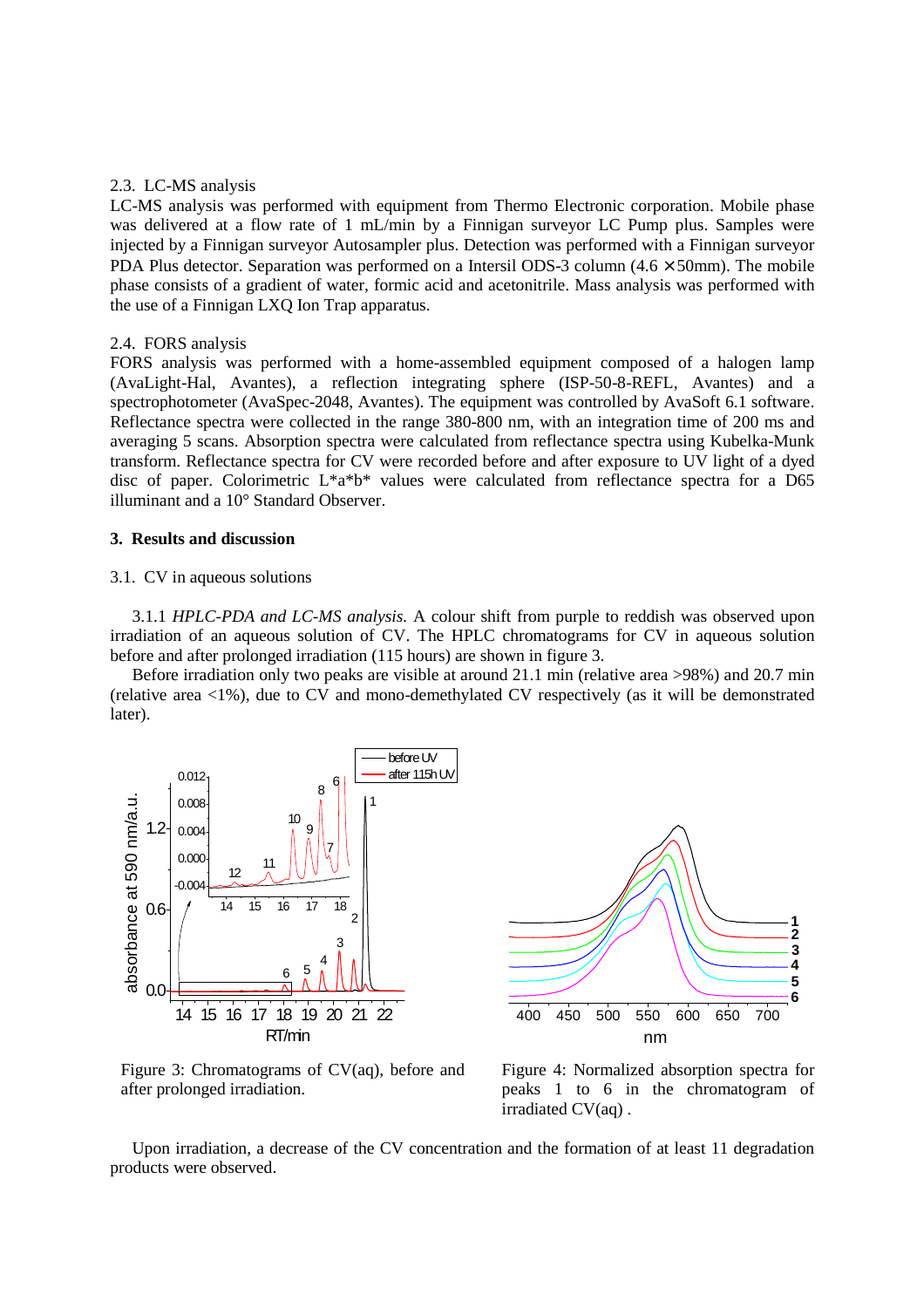Peaks 2, 3, 4 and 5 were identified by LC-MS analysis as mono-, bis-, tri-, tetra- demethylated CV. Incidentally, mono-demethylated CV is penta-methylated pararosaniline, bis-demethylated CV is tetra-methylated pararosaniline, tri-demethylated CV is tri-methylated pararosaniline and tetrademethylated CV is bis-methylated pararosaniline. Absorption spectra for CV and for HPLC peaks 2,3,4,5 are shown in figure 4 together with the spectrum of peak 6 that is believed to be pentademethylated CV. Demethylation causes a blue shift in the absorption spectra (with the exception of peak 5) and a decrease in retention time, the latter effect being probably due to an increased polarity of the molecules formed. LC-MS analysis revealed the presence of two isomers both for bis- and tridemethylated CV.

A comparison between the absorption spectra of pararosaniline (RT=14.07 min; λmax=543nm) and of peak 12 in the chromatogram of CV after 115 hours of irradiation (figure 5) enabled to positively identify peak 12 as fully-demethylated CV (pararosaniline). The absorption spectrum of HPLC peak 10 looks very similar to that of pararosaniline, although its maximum has shifted 11 nm to the red (figure 5).

The absorption spectra of peaks 7, 9 and 11 might be due to the products of deamination reaction, such as diamond green which was detected in faded samples of CV [6]. Peaks 7, 9 and 11 have very similar absorption spectra (figure 6), the main difference being a blue shift in the absorption maximum in going from peak 7 to 11 as it was observed for the different products of CV demethylation. Moreover, absorption spectrum for peak 7 is similar to that of diamond green B (figure 1C) although there is no retention time matching. All this suggests the possible formation of various demethylated diamond green-like compounds during CV degradation.



400 500 600 700 800 nm

Figure 5: Normalized absorption spectra for pararosaniline and for peaks 10 and 12 in the chromatogram of CV(aq) after irradiation.

Figure 6: Normalized absorption spectra for peaks 7, 9 and 11 in the chromatogram for irradiated CV(aq) and for diamond green B.

Another hypothesis for the identification of peaks 7, 9 and 11 is reported by Duxbury [7]: in this work it was reported that the absorption spectra of N-oxide derivatives of CV were very similar to the spectrum of diamond green. Moreover, the higher polarity for N-oxides would explain the lower retention times obtained for peaks 7, 9 and 11 with respect to diamond green.

Finally, the absorption spectrum of peak 8 (not shown) has not been identified yet but it is clearly due to the superimposition of at least two spectra as is suggested by the change in shape of the spectrum during irradiation. Table 2 summarizes all positive and possible attributions for HPLC peaks detected after irradiation of an aqueous solution of CV (chromatograms in figure 3).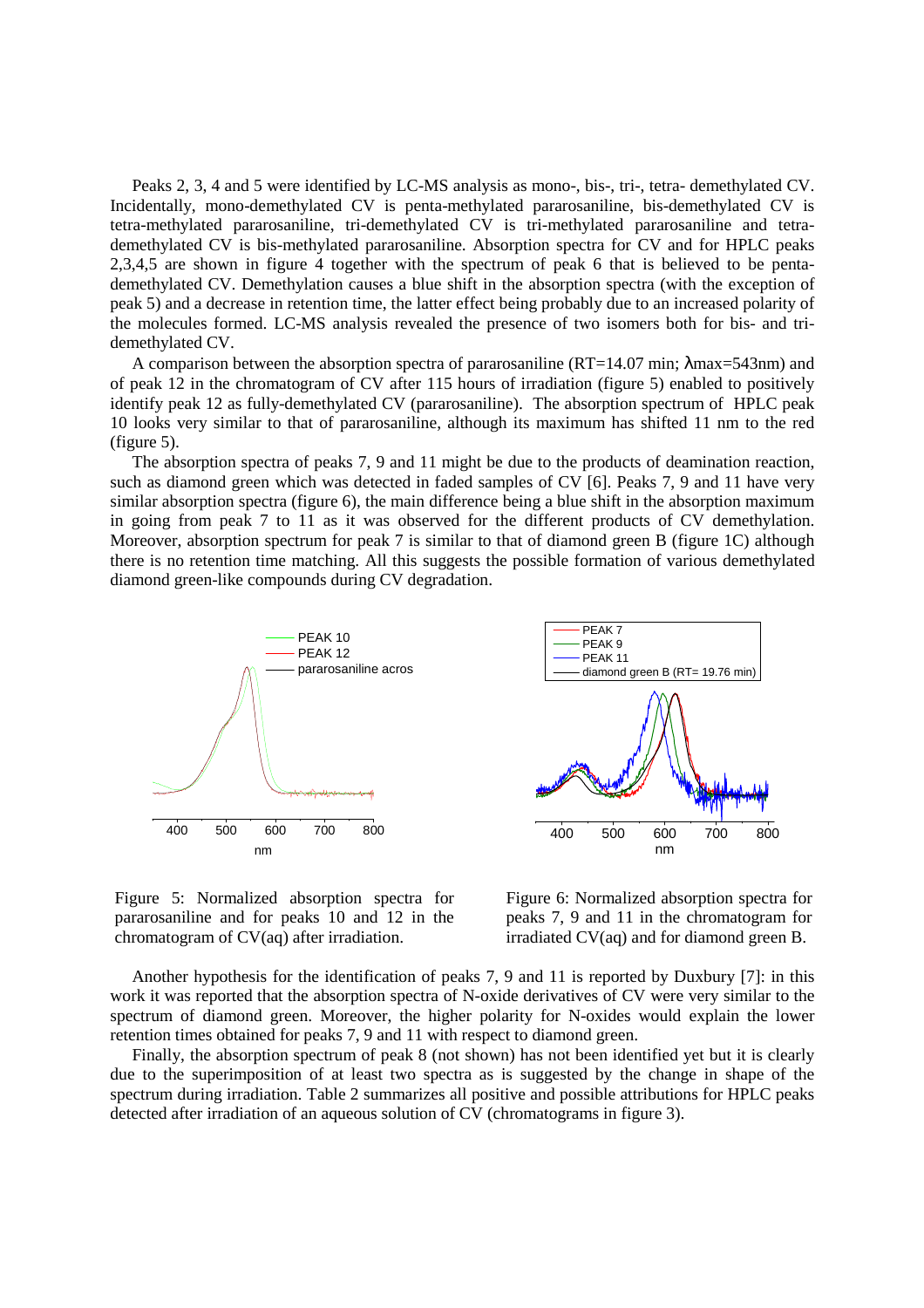| Peak<br>Number | RT/min | $\lambda_{\rm max}/\rm{nm}$ | <b>Positive Attribution</b>    | Possible Attribution                                       |
|----------------|--------|-----------------------------|--------------------------------|------------------------------------------------------------|
| 1              | 21.26  | 588                         | <b>CV</b>                      |                                                            |
| 2              | 20.79  | 582                         | Mono-demethylated CV           |                                                            |
| 3              | 20.23  | 573                         | Bis-demethylated CV            |                                                            |
| 4              | 19.54  | 570                         | Tri-demethylated CV            |                                                            |
| 5              | 18.87  | 572                         | Tetra-demethylated CV          |                                                            |
| 6              | 18.05  | 562                         |                                | Penta-demethylated CV                                      |
| 7              | 17.61  | 620                         |                                | Diamond green-like compound or<br>N-oxide derivative of CV |
| 8              | 17.32  | ---                         | superimposition of two spectra |                                                            |
| 9              | 16.89  | 597                         |                                | Diamond green-like compound or<br>N-oxide derivative of CV |
| 10             | 16.34  | 554                         |                                | Pararosaniline-like compound                               |
| 11             | 15.48  | 579                         |                                | Diamond green-like compound or<br>N-oxide derivative of CV |
| 12             | 14.29  | 543                         | pararosaniline                 |                                                            |

Table 2: positive and possible attributions for the HPLC peaks detected after irradiation of an aqueous solution of CV.

#### 3.2. CV on paper

3.2.1 *HPLC-PDA analysis.* Irradiation caused an evident fading of the colour of dyed paper. A quantification for the colour change, in terms of colorimetric  $L^*$ a\*b\* values, is given later.

Chromatograms for CV extracted from paper before and after 340 hours of irradiation are shown in figure 7. Peak numbering is consistent with the one in figure 3. After 340 hours of irradiation a significant decrease in CV concentration was observed and other peaks had increased in intensity, showing that degradation products were being formed.



Figure 7: Chromatograms of CV extracted from paper before and after 340 hours of irradiation.

Figure 8: Normalized absorption spectra for peak 8 and diamond green B in the chromatogram of CV extracted from paper after 340 hours of irradiation.

The chromatogram of the extract obtained after irradiation of CV on paper was compared to that obtained after irradiation of CV in aqueous solution.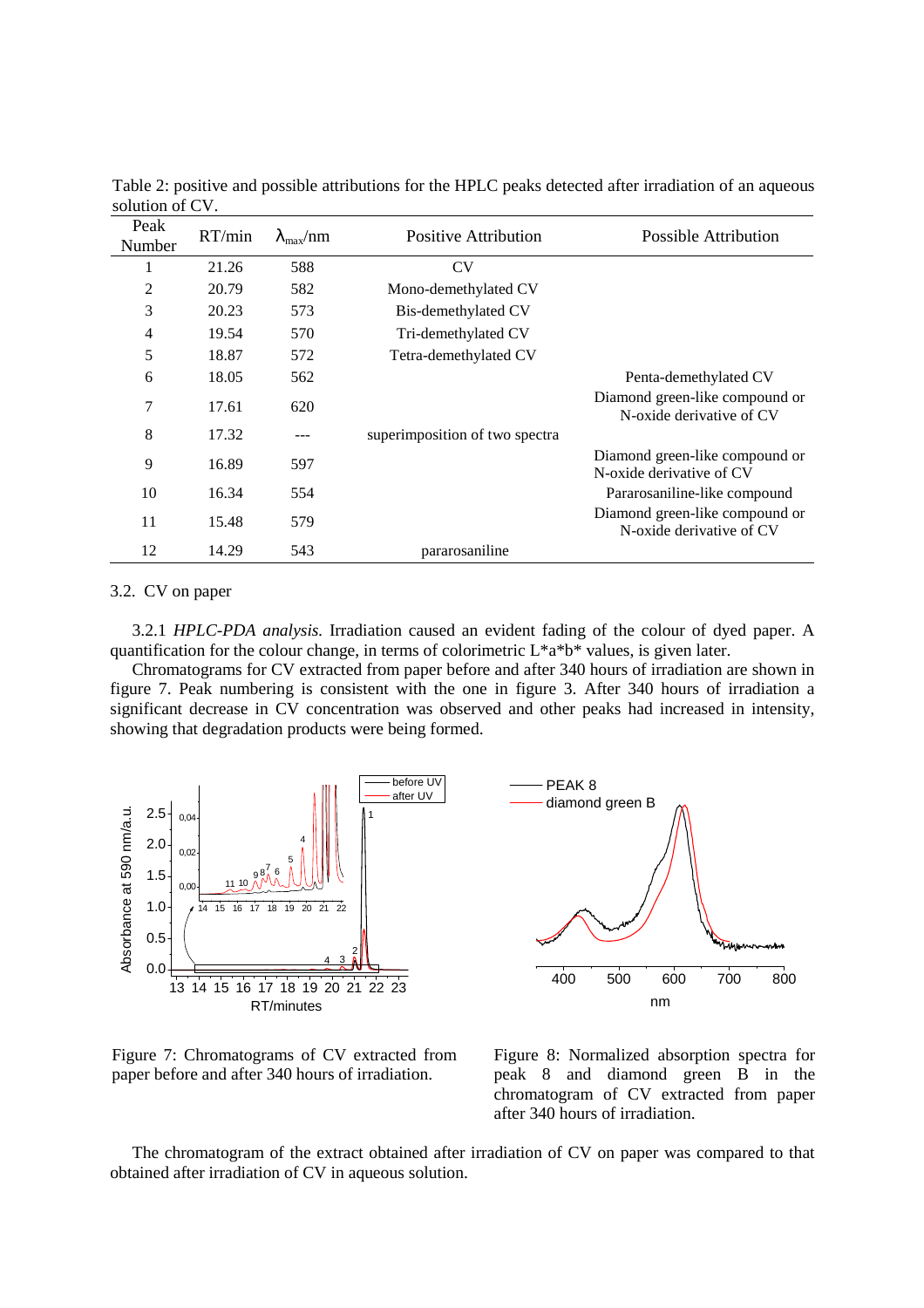Except for the peaks having retention times between 14 and 15 minutes, the same peaks were obtained whether CV was irradiated in solution or applied to paper, indicating that the same degradation products are formed. With the only exception of peak 8, a comparison of absorption spectra for all the peaks confirms the analogy.

The absorption spectrum belonging to peak 8 (for CV on paper after irradiation) is similar to that of for diamond green B, but it has a shoulder. In figure 8 the absorption spectra belonging to peak 8 (RT=17.65 min) and diamond green (RT=19.76 min) are shown. In this case peak 8 is not due to the superposition of two different species as instead was the case in aqueous solution. Based on the retention times measured, the species responsible for peak 8 in figure 7 should be more polar than diamond green. However, due to the similarity of absorption spectra, they could be diamond greenlike compounds: the higher polarity could be possibly due to a higher degree of demethylation of the species responsible for peak 8. The blue shift in the absorption maximum is consistent with this explanation.

To summarize, apart from peak 8, the same considerations made for CV in solution about peak 1 to 11 apply also for CV on paper (table 2).

Among the possible intermediates in the synthesis of CV and methyl violet there is Michler's ketone (figure 1D), which is of particular interest [8]. As a reagent in the synthesis of the dye, impurities of Michler's ketone could be present in the ink from the beginning. Moreover, Michler's ketone is believed to be a degradation product of CV and methyl violet and therefore it could also be formed on paper. Michler's ketone can accelerate CV degradation and for this reason the effect of this ketone on CV degradation has been investigated in our work. In the presence of Michler's ketone the consumption of CV during irradiation was higher. Moreover, MK is not a catalyst but is consumed during the photo-fading of CV. This is therefore a possible explanation for the absence of MK in the chromatograms for faded CV on model paper samples.

3.2.2. *FORS analysis.* A substantial discoloration was observed for CV on paper during irradiation as can be seen from the colorimetric L\*a\*b\* values reported in table 3.

|       | <b>Before</b> | 16 h       | 33 <sub>h</sub> | 79 h       | 102 h      | 126h     | 149 h      | 176 h    | 200h     |
|-------|---------------|------------|-----------------|------------|------------|----------|------------|----------|----------|
|       | НV            | <b>IIV</b> | НV              | <b>IIV</b> | <b>IIV</b> | НV       | <b>IIV</b> | НV       | НV       |
| $L^*$ | 52.96         | 53,85      | 56,58           | 62,38      | 64,67      | 66,77    | 70,13      | 70.84    | 71.60    |
| $a^*$ | 21.08         | 19.99      | 13,53           | 8,98       | 6.55       | 6.09     | 4.50       | 3,10     | 3.03     |
| h*    | $-62.10$      | -42.64     | -37.98          | $-31,03$   | $-29,08$   | $-29,00$ | $-25.65$   | $-23.96$ | $-23.30$ |

Table 3: L\*, a\*, b\* values for CV on paper at different irradiation times**.** 

The  $a^*$  component decreased whereas  $b^*$  and  $L^*$  components increased upon irradiation giving a duller and lighter colour. Absorption spectra for CV on paper before and after irradiation are shown in figure 9. Upon irradiation both a decrease in absorption intensity and a change in spectral features were observed.



Figure 9: Absorption spectra for CV on paper before and after irradiation.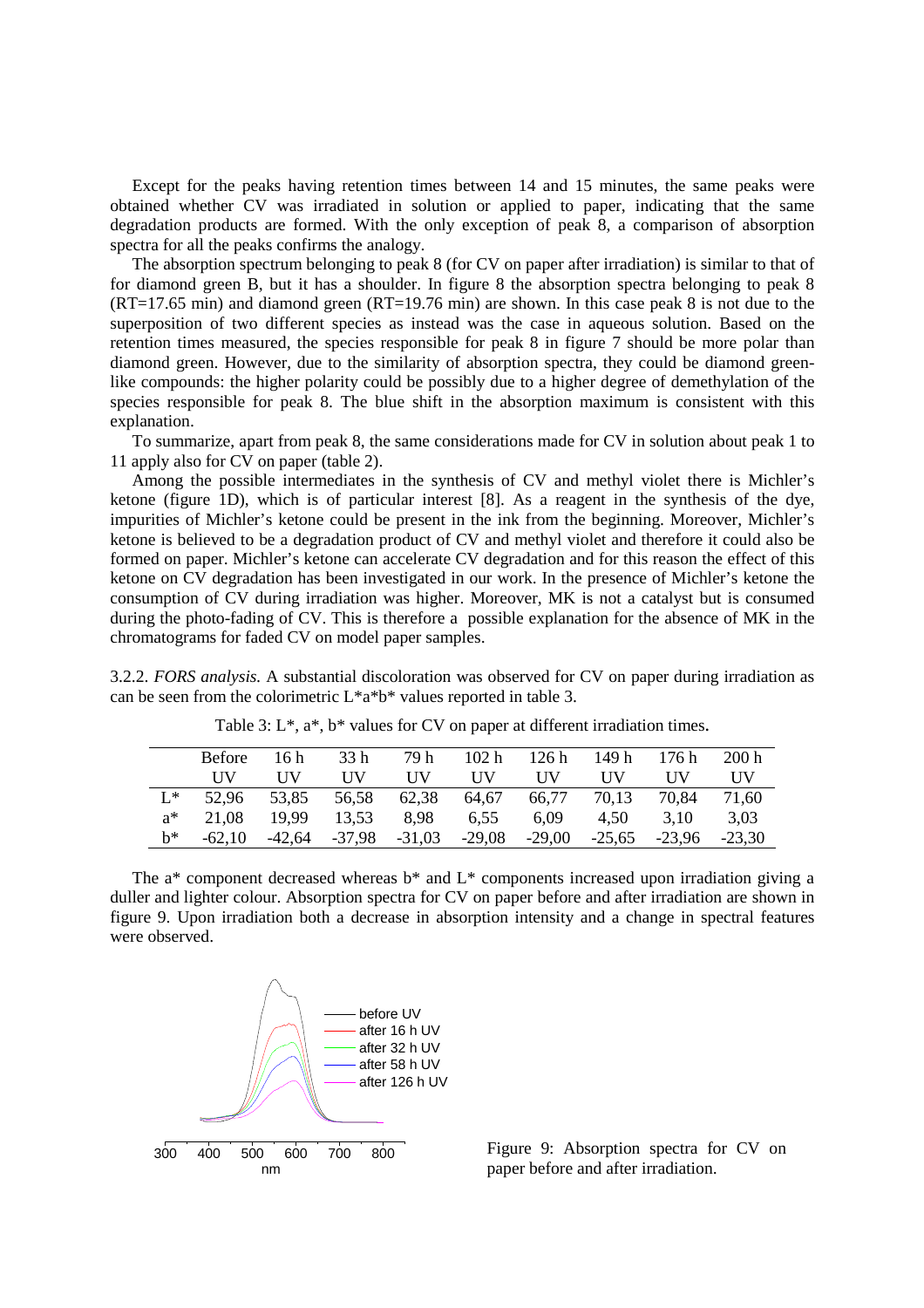Before irradiation the spectrum shows an absorption maximum at around 550 nm and a pronounced shoulder at around 600 nm. Upon irradiation there is an increase of relative intensity of the band at 600 nm. This behaviour has already been observed by many authors for CV in solution [7,9,10] and it has been explained as an effect of the aggregation of dye molecules, the absorptions around 590 nm (α-band) and around 550 nm (β-band) being attributed to single monomers and dimers of CV respectively. At higher dye concentrations larger aggregates are formed, causing a shift in the absorption maximum toward shorter wavelengths. FORS therefore enabled both to measure the decrease in CV concentration on paper upon irradiation and to evaluate the aggregation type for the dye. The latter, besides influencing spectral features, plays a role also in determining the photochemical behaviour of dyes and for this reason the possibility of determining the aggregation type for CV on solid substrates with FORS renders this technique very interesting from a conservation point of view.

3.2.3*. HPLC analysis of 'Montmajour' and reliability of model samples.* Based on a previous HPLC analysis, the purple dye derived from the drawing 'Montmajour', made by Van Gogh (figure 2) consists of a mixture of methyl violet and fuchsine. Such a mixture can be explained either as the result of CV degradation on paper or as the result of the use of an ink already containing the mentioned dyes. To this regard, historically accurate reconstructions would be needed in order to verify these two hypotheses.

Finally, the result of HPLC analysis of a model sample of CV faded on paper was compared to the result of HPLC analysis of the sample coming from the drawing 'Montmajour' (figure 10). Interestingly, peak positions were very reproducible for the historical sample and the model sample (except for the RT range 22-25 minutes) giving evidence of the reliability of the model samples used.



Figure 10: chromatograms for a model sample of CV faded on paper and for a sample of purple ink coming from the drawing 'Montmajour'.

#### **4. Conclusion**

The photo-induced degradation of CV was studied both in solution and on solid substrate via HPLC-PDA, LC-MS and FORS.

UV irradiation of CV in water caused a colour shift from purple to red. HPLC-PDA combined with LC-MS enabled to detect degradation products for CV in water. A series of demethylation products, from CV to pararosaniline (fully-demethylated CV) were detected. Moreover, diamond green-like spectra were observed which could be due to demethylation products of diamond green or N-oxides derivatives of CV.

With the applied experimental conditions, degradation products detected for CV on paper were the same as for CV in solution.

The photo-fading of CV in the presence of MK confirmed that the latter accelerates CV degradation and showed how MK is consumed during photo-fading.